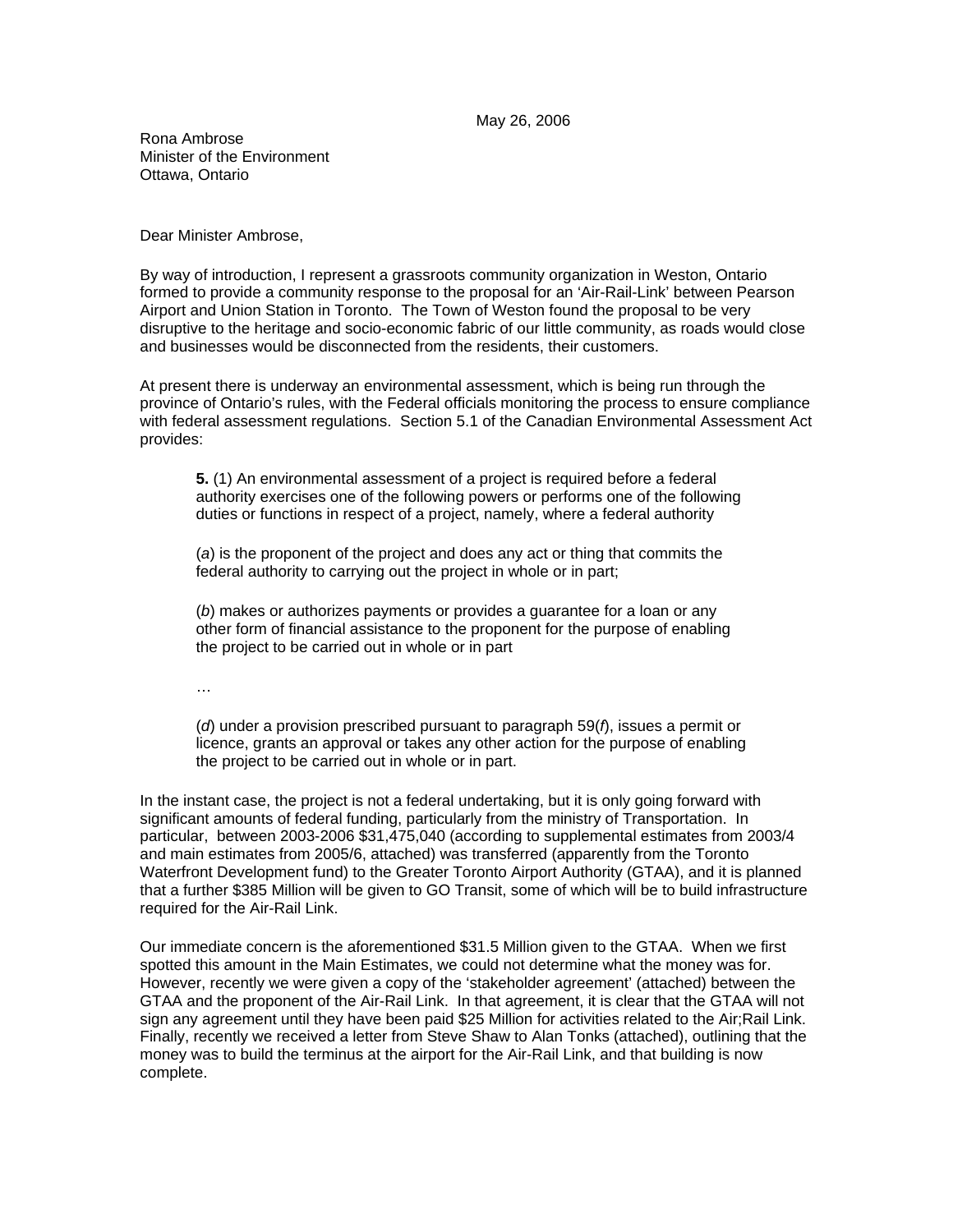Clearly this is a direct violation of section 5.1 of the act, which prohibits spending money or making irrevocable decisions until AFTER the EA is final. Part of the EA deliberations under way will study whether, environmentally, there isn't a better routing for a link to the airport, and as such, that Terminus may be in the wrong location, or facing the wrong direction. However, the fact that it is built, and built specifically for the Air Rail Link proponent, makes a mockery of the process, and since it is clearly money from the Federal Ministry of Transport, it is in violation of the Act.

I have no idea what you, as the new minister responsible, can do about the actions of the previous government. What penalty can you accord the former minister of Transport for spending, and perhaps wasting, \$31.5 Million taxpayer dollars before the EA confirmed it could be spent? I have no choice but to leave that to you.

However, there is one other issue. Under the CEAA, participant funding can be afforded to assist the public in dealing with complex and important issues. We have twice asked the Minister of Transport to upgrade this assessment to include participant funding. We have never had the courtesy of a reply. You could, under the act, upgrade this assessment to provide for some participant funding. We would therefore ask that you do that.

Yours Truly,

Mike Sullivan **Chair** Weston Community Coalition

72 Church St., Weston On M9N 1N3 416-240-7836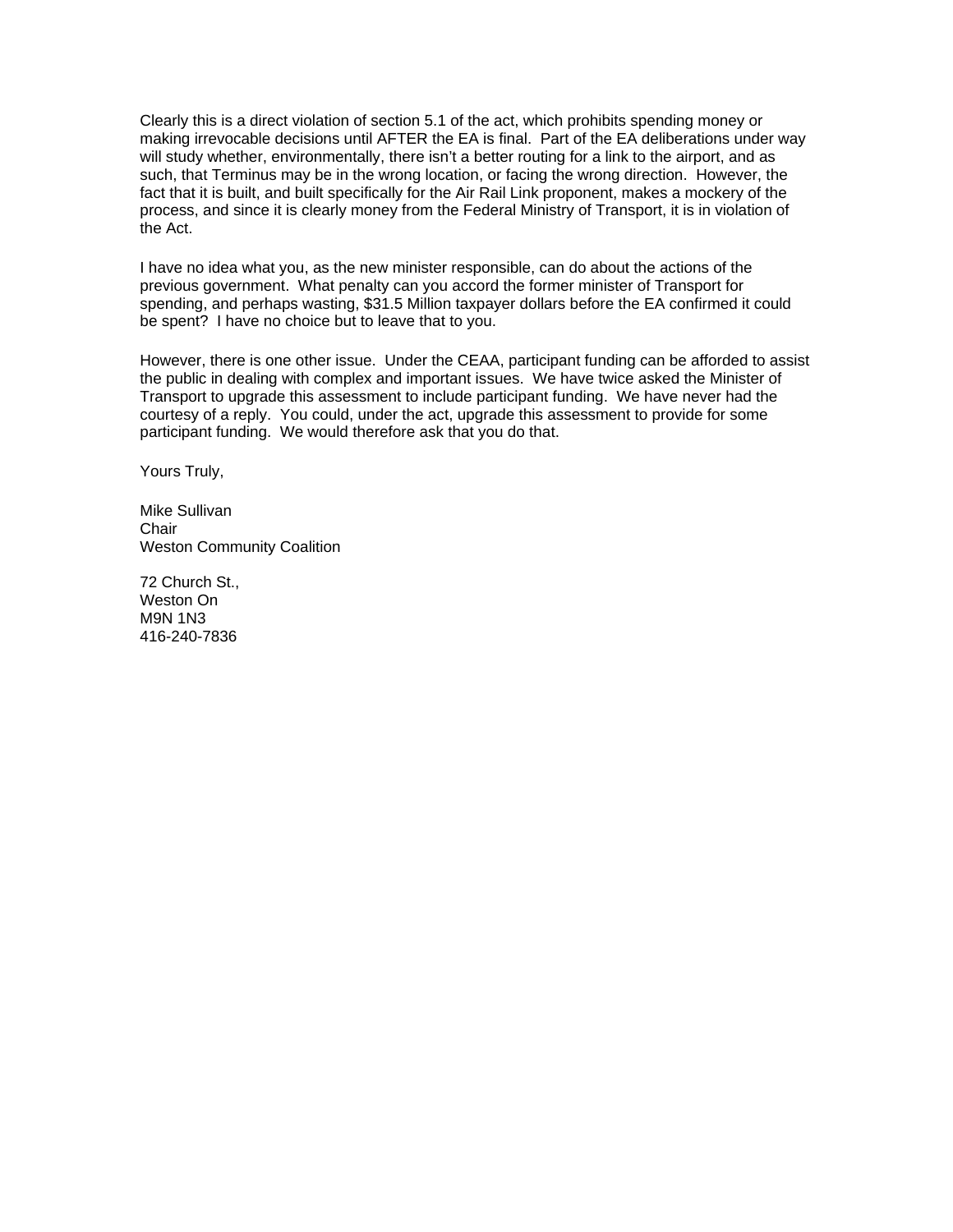## **TRANSPORT Department**

| <b>Transfer Payments</b>                                                                            |             |
|-----------------------------------------------------------------------------------------------------|-------------|
| Grants                                                                                              |             |
| Safety and Security                                                                                 | 100,000     |
| Grant to the International Civil Aviation Organization (ICAO) for the ICAO Universal Security Audit |             |
|                                                                                                     | 42,000      |
|                                                                                                     | 142,000     |
| <b>Contributions</b>                                                                                |             |
| Policy                                                                                              |             |
| Toronto Waterfront Revitalization Corporation in support of the Toronto waterfront revitalization   | 77,000,000  |
|                                                                                                     | 21,400,000  |
|                                                                                                     | 20,050,040  |
|                                                                                                     | 118,450,040 |
| <b>Programs and Divestiture</b>                                                                     |             |
|                                                                                                     | 25,000,000  |
|                                                                                                     | 143,592,040 |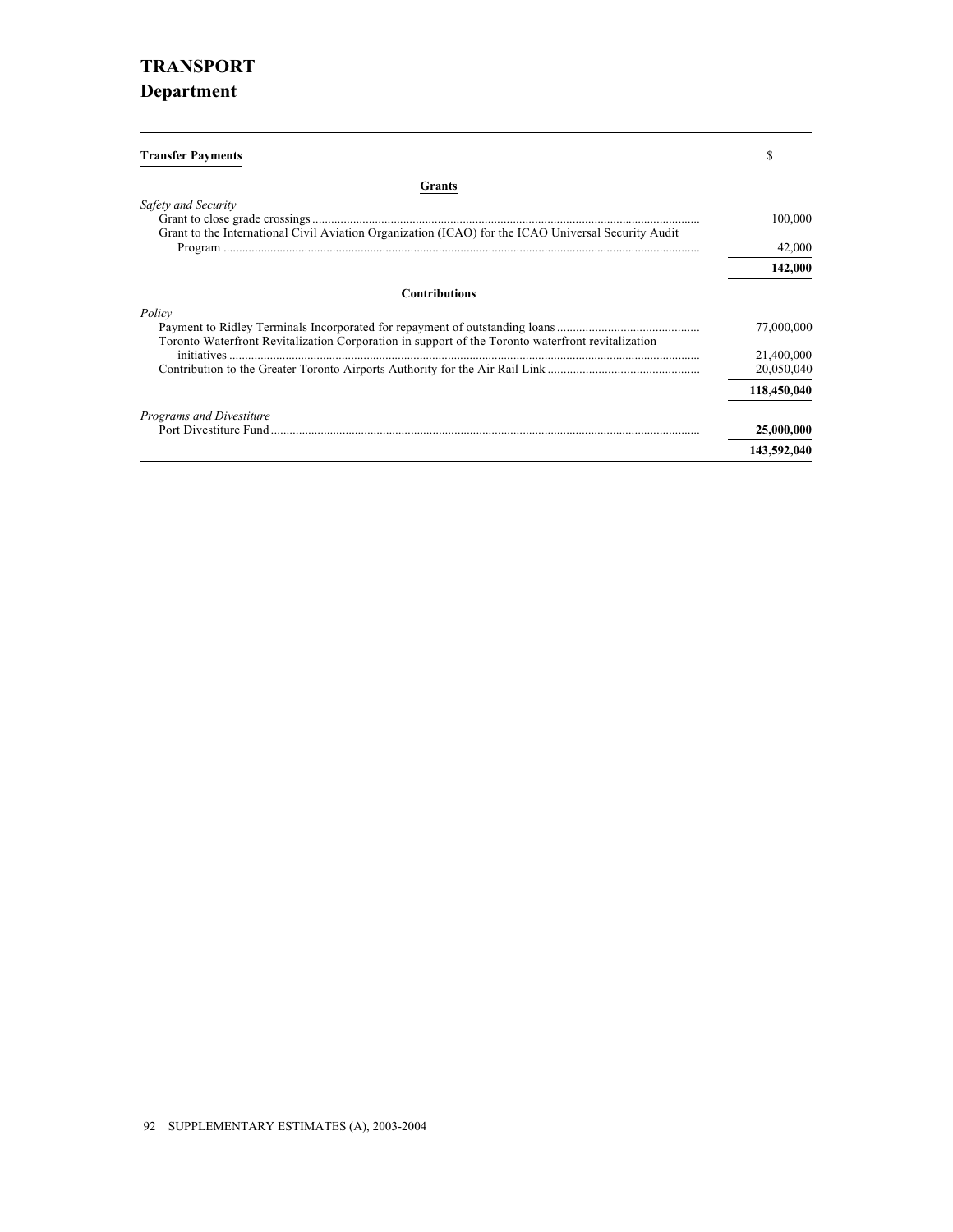# **Transfer Payments**

| (dollars)                                                                                                                                                                                                                                  | 2005-2006<br><b>Main Estimates</b> | 2004-2005<br>Main Estimates |
|--------------------------------------------------------------------------------------------------------------------------------------------------------------------------------------------------------------------------------------------|------------------------------------|-----------------------------|
| <b>Grants</b>                                                                                                                                                                                                                              |                                    |                             |
| Policies, Programs and Infrastructure in support of a market-based framework<br>Grant to the Province of British Columbia in respect of the provision of ferry and<br>coastal freight and passenger services                               | 24,951,738                         | 24,514,251                  |
| Policies, Rule-making, Monitoring and Outreach in support of a safe and secure<br>transportation system                                                                                                                                    |                                    |                             |
| Grant to close grade crossings                                                                                                                                                                                                             | 300,000                            | 250,000                     |
| <b>Total grants</b>                                                                                                                                                                                                                        | 25, 251, 738                       | 24,764,251                  |
| <b>Contributions</b>                                                                                                                                                                                                                       |                                    |                             |
| Policies, Programs and Infrastructure in support of a market-based framework                                                                                                                                                               |                                    |                             |
| Transportation Association of Canada                                                                                                                                                                                                       | 188,000                            | 188,000                     |
| Contribution to the Province of Prince Edward Island for policing services in                                                                                                                                                              |                                    |                             |
| respect of the Confederation Bridge                                                                                                                                                                                                        | 230,000                            | 230,000                     |
| Contribution to Canadian National Railways towards the Quebec Bridge                                                                                                                                                                       |                                    |                             |
| <b>Restoration Program</b><br>Allowances to former employees of Newfoundland Railways, Steamships and                                                                                                                                      | 600,000                            | 600,000                     |
| Telecommunications Services transferred to Canadian National Railways                                                                                                                                                                      | 937,000                            | 987,000                     |
| Newfoundland - Construct runways and related facilities in Labrador (Nain, Davis<br>Inlet, Hopedale, Postville, Makkovik, Rigolet, Cartwright, Black Tickle,<br>Charlottetown, Port Hope Simpson, Mary's Harbour, Fox Harbour and Williams |                                    |                             |
| Harbour)                                                                                                                                                                                                                                   | 1,000,000                          | 1,000,000                   |
| Contributions for the operation of municipal or other airports:                                                                                                                                                                            |                                    |                             |
| Original Program                                                                                                                                                                                                                           | 1,958,900                          | 1,813,900                   |
| Contribution to the Thompson Regional Airport Authority for the cost associated                                                                                                                                                            |                                    |                             |
| with the rehabilitation of runway 05/23 of the Thompson airport<br>Contributions to provinces toward highway improvements to enhance overall<br>efficiency and promote safety while encouraging, industrial development and                | 2,223,856                          | 1,927,427                   |
| tourism from a regional economic perspective:                                                                                                                                                                                              |                                    |                             |
| Outaouais Road Development Agreement                                                                                                                                                                                                       | 2,632,000<br>8,036,000             | 2,632,000<br>8,036,000      |
| Contributions for ferry and coastal passenger and freight services<br>Strategic Highway Infrastructure Program:                                                                                                                            |                                    |                             |
| Border Crossing - Planning and integration                                                                                                                                                                                                 | 10,397,025                         | 9,500,000                   |
| Border crossing                                                                                                                                                                                                                            | 12,760,388                         | 14,649,000                  |
| Highway component                                                                                                                                                                                                                          | 158,463,097                        | 190,699,085                 |
| <b>Intelligent Transportation System</b>                                                                                                                                                                                                   | 9,400,000                          | 9,000,000                   |
| Contribution to the Greater Toronto Airport Authority for the air rail link                                                                                                                                                                | 1,630,000                          | 9,795,000                   |
| Payment to the Canadian Wheat Board for the acquisition and leasing of hopper                                                                                                                                                              |                                    |                             |
| cars for the transportation of grain in Western Canada                                                                                                                                                                                     | 16,967,296                         | 16,967,200                  |
| Port Divestiture Fund                                                                                                                                                                                                                      | 31,225,000                         | 42,500,000                  |
| Airports Capital Assistance Program                                                                                                                                                                                                        | 38,000,000                         | 42,582,100                  |
| Special Capital Contribution to the Régie intermunicipale de l'aéroport régional de                                                                                                                                                        |                                    |                             |
| Mont-Joli for the construction of a multipurpose building and other                                                                                                                                                                        |                                    |                             |
| miscellaneous capital projects                                                                                                                                                                                                             | 1,900,000                          | $\cdots$                    |
| Contribution in support of the divestiture of the non-National Airport System<br>airports                                                                                                                                                  | 1,170,000                          | .                           |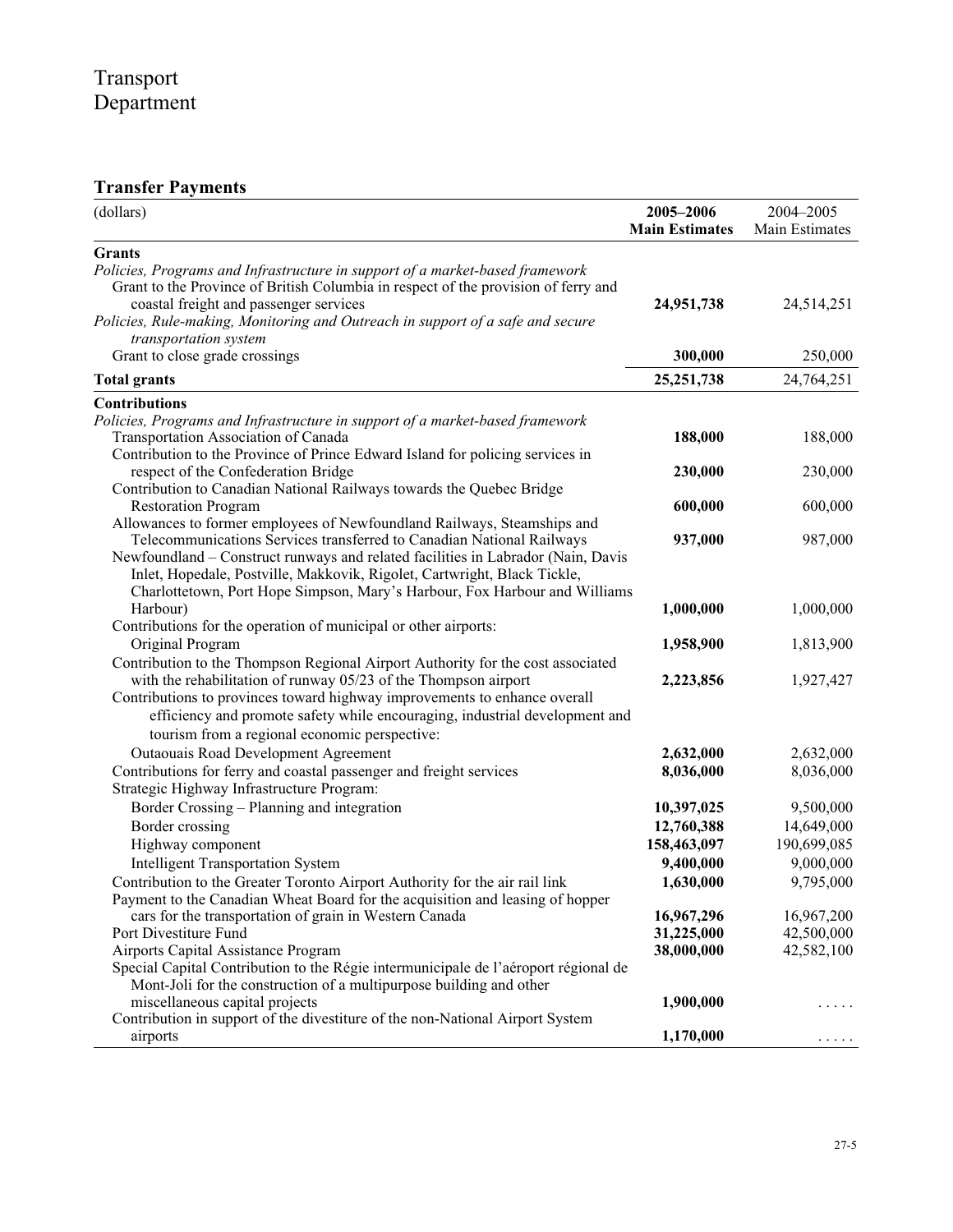

Lester B. Pearson International Airport P.O. Box 6031, 3111 Convair Drive Toronto AMF, Ontario, Canada L5P 1B2

> Tel 416-776-3344 Fax 416-776-3339

Louis A. Turpen President and Chief Executive Officer

May 22, 2003

Macquarie North America Ltd. and Arup Canada Inc. c/o Mr. James C. S. Cowan **Executive Vice President** Macquarie North America Ltd. 121 King Street West, 8<sup>th</sup> Floor Toronto, ON M5H 3T9

Dear Sirs:

## Air Rail Link between Toronto Union Station and the Toronto-Pearson Re: **International Airport**

The Greater Toronto Airports Authority ("GTAA") acknowledges that Transport Canada issued a 'Request for Expressions of Interest, Air Rail Link from Toronto-Pearson International Airport to Union Station' ("RFEOI") dated April 12, 2001, a copy of which was reviewed by GTAA, to persons interested in financing, designing, constructing, operating and maintaining a passenger railway service that will be operated between Toronto Union Station and Toronto-Pearson International Airport (the "Airport") over track that includes the Spur Line ("Air Rail Link").

A glossary of the defined terms used herein is set forth in Schedule A.

GTAA also acknowledges that, pursuant to the RFEOI, Transport Canada qualified four respondents (each a Qualified Respondent), which included Macquarie North America Ltd. and Arup Canada Inc. Transport Canada is inviting the Qualified Respondents to submit a Response to the 'Request for Business Case, Air Rail Link from the Airport to Union Station' ("RFBC") issued by Transport Canada in May, 2003, to finance, design, construct, operate and maintain the Air Rail Link.

GTAA has an interest and is a stakeholder in the proposed Air Rail Link because GTAA is responsible for the development, management, operation and maintenance of the Airport, and as such the involvement of GTAA in the Air Rail Link is required. GTAA understands that there are stakeholders in addition to GTAA whose collective involvement in the Air Rail Link is required, and that they are each issuing letters to Transport Canada, with respect to the terms and conditions of their involvement in the Air Rail Link. GTAA and such other stakeholders are herein collectively called "Stakeholders" and individually called a "Stakeholder". The Major

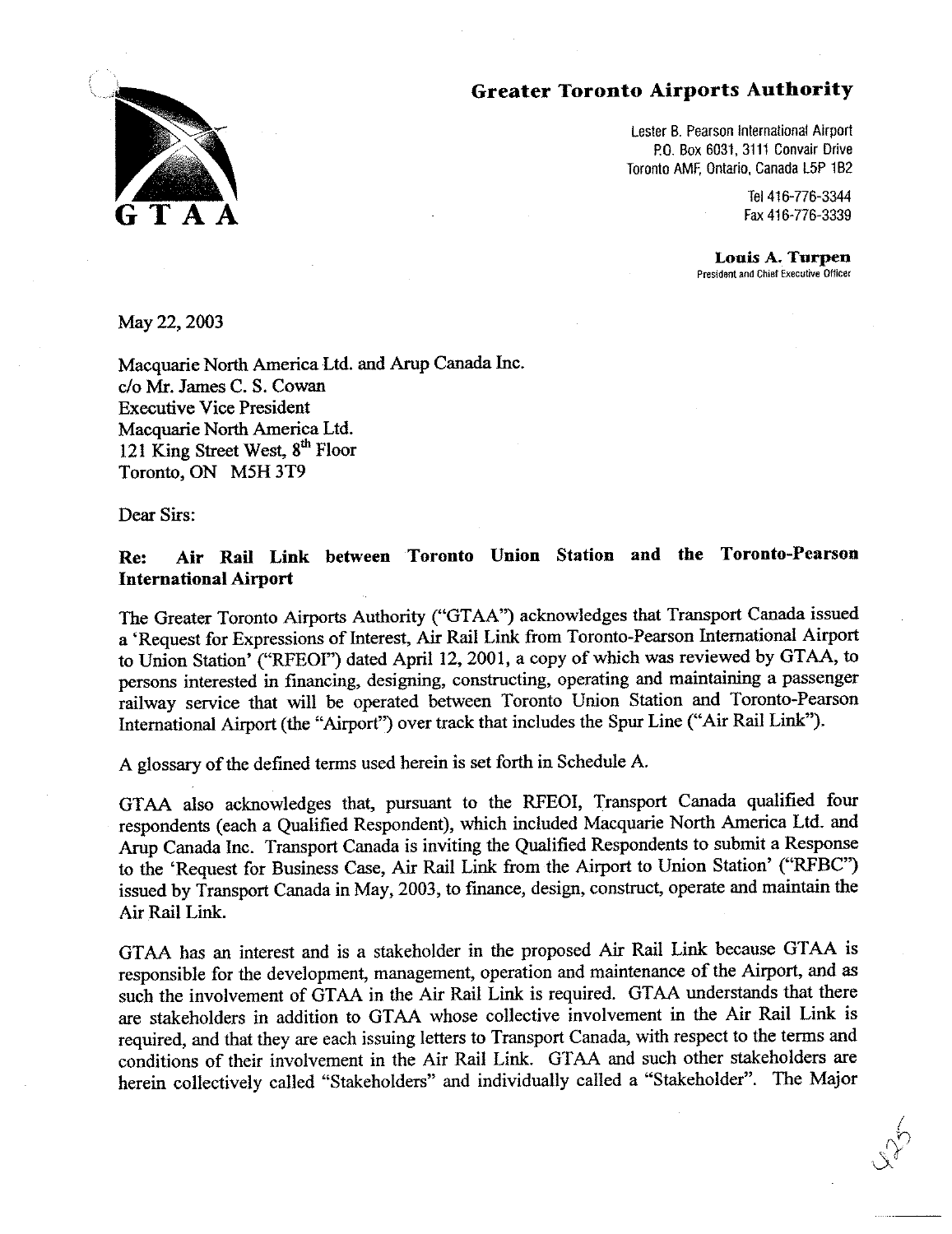Stakeholders, which includes GTAA, are providing to the Respondents as part of the RFBC, letter agreements which may be accepted by each Respondent, or negotiated by such Respondent with each Stakeholder to the extent of the optional provisions relating to bulk baggage handling only, to form a binding Stakeholder Agreement Letter between such Respondent and such Stakeholder. Minor Stakeholders have provided to Transport Canada letters outlining the terms and conditions upon which they are prepared to negotiate agreements setting forth the terms of their involvement with the Air Rail Link. The letter agreements between Major Stakeholders and the Qualified Respondents are herein collectively called "Stakeholder Agreement Letters" and individually called a "Stakeholder Agreement Letter". This Stakeholder Agreement Letter is the agreement between GTAA and the Respondent, referred to in the GTAA letter of May 22, 2003 to Transport Canada included in Appendix 2 of the RFBC.

GTAA has reviewed a final draft copy of the RFBC, the proposed elements of a conceptual alignment of the proposed Air Rail Link as described in such final draft, and the terms and conditions upon which the Qualified Respondents are to submit a Response to Transport Canada. GTAA understands that this Stakeholder Agreement Letter will form part of the RFBC.

GTAA understands that the role of Transport Canada is to facilitate the Process, whereby the Qualified Respondents were identified and pursuant to the criteria set forth in the RFBC, one of the Qualified Respondents may be selected by Transport Canada to be the successful respondent ("Successful Respondent"). Such selection will then permit the Successful Respondent to enter into Final Stakeholder Agreements.

The Respondent acknowledges and agrees that the GTAA's continued participation in the Process, including the commitments and agreements contained in this Stakeholder Agreement Letter, are conditional upon the GTAA receiving from Transport Canada a payment of \$25 million in connection with certain enabling works associated with the Air Rail Link undertaken by the GTAA at the request of Transport Canada. The Respondent acknowledges and agrees that if the GTAA does not receive the payment of \$25 million on terms satisfactory to the GTAA, the GTAA may, at any time and without notice, withdraw from the Process and the terms, conditions and obligations contained in the Stakeholder Agreement Letter and shall be of no further force The Respondent expressly releases the GTAA from any and all claims the and effect. Respondent may have for any losses, costs and damages or injury arising from the withdrawal of the GTAA, directly or indirectly as a result of the non-payment by Transport Canada of the funding described in this paragraph.

In consideration of the Respondent's participation in the Process and of the benefits which will accrue to GTAA if the Air Rail Link is financed, designed, constructed, maintained and operated by the Successful Respondent, and of the fees to be paid to GTAA, and of other good and valuable consideration. GTAA hereby agrees with the Respondent, as follows: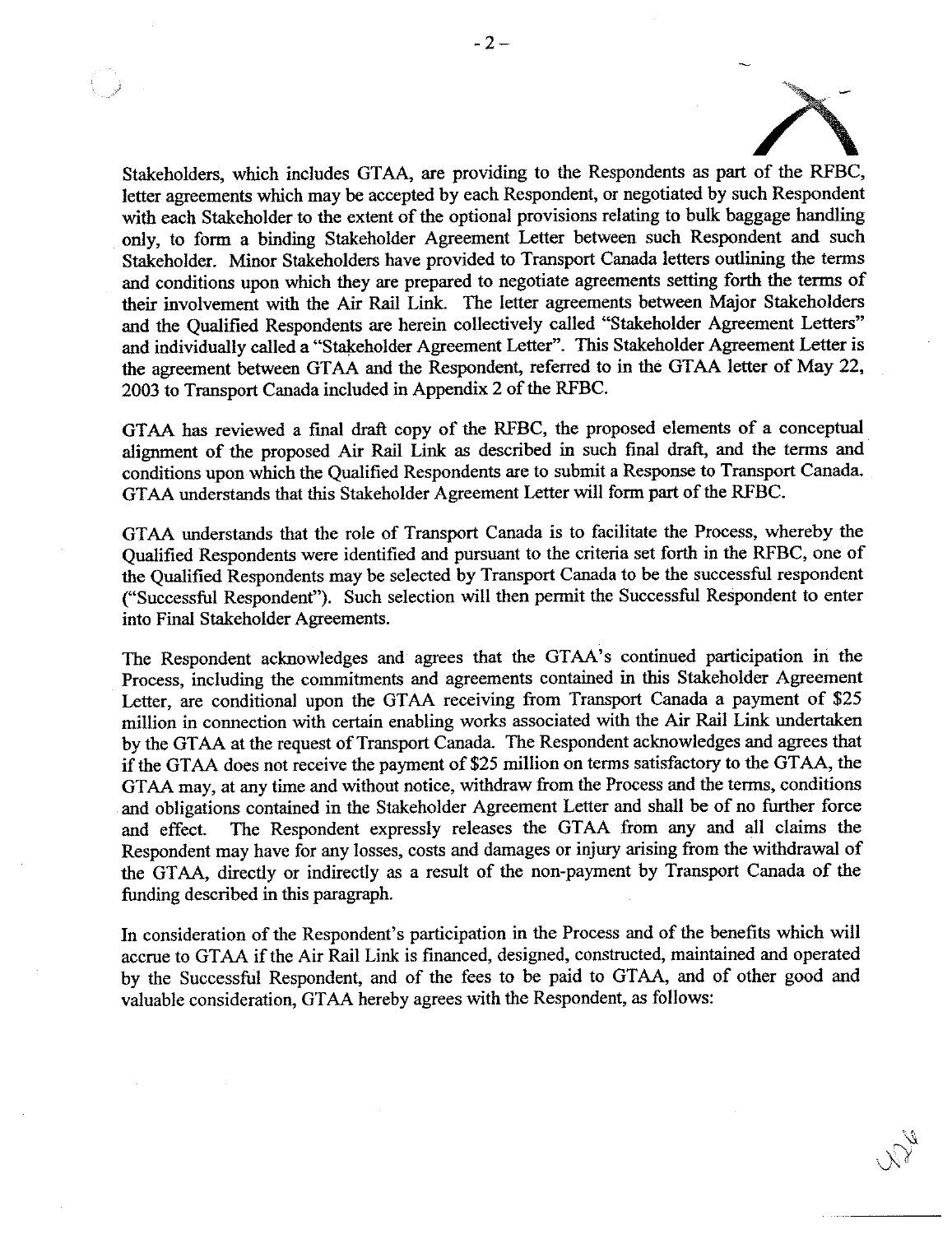

#### **ACKNOWLEDGEMENTS AND UNDERTAKINGS**  $1<sub>1</sub>$

- The Air Rail Link can only be designed, constructed, operated and maintained through  $1.1$ the Final Stakeholder Agreements between the Successful Respondent and each Stakeholder.
- $1.2$ In order for the Respondent to submit a Response, the Respondent must have certainty as to the terms and conditions on which GTAA is prepared to enter into the Final Stakeholder Agreements with the Respondent, should it be selected as the Successful Respondent.
- 1.3 The terms of this Stakeholder Agreement Letter set forth the mandatory terms (Section 4), the mandatory fees and expenses (Section 5) and optional provisions (Section 6) relating to GTAA's involvement in the Process and the Air Rail Link. The optional provisions relate to bulk baggage handling.
- $1.4$ Any requests for information and data required by the Respondent from GTAA in connection with the Process must be submitted to Transport Canada who will provide GTAA information and data to the Respondent, provided the Respondent has executed a confidentiality agreement with Transport Canada, which is required as part of the Process.
- 1.5 The Final Stakeholder Agreements between GTAA and the Respondent will be comprised of a minimum of three separate agreements: this Stakeholder Agreement Letter, the Development and Construction Agreement, and the Operating Agreement. GTAA agrees to negotiate all such agreements with the Successful Respondent in good faith in order that the Final Stakeholder Agreements may be settled, executed and delivered within the time periods described in Section 3.1 of this Stakeholder Agreement Letter.
- 1.6 At the written request of Transport Canada, GTAA will permit the Respondent and its representatives to have access to the Airport for the purpose of obtaining information in order to permit the Respondent to prepare its Response, provided that the Respondent and its representatives first sign and deliver to the GTAA such access agreements and deliver such insurance certificates both of which shall be satisfactory to the GTAA.

#### **EFFECTIVE PERIOD OF THIS STAKEHOLDER AGREEMENT LETTER**  $2.$

If Transport Canada does not select the Respondent as the Successful Respondent within 540 days from the date on which the RFBC was issued, the obligations of GTAA under this Stakeholder Agreement Letter shall terminate and shall be of no further force or effect. If another Qualified Respondent is selected as the Successful Respondent and enters into Final Stakeholder Agreements with the Stakeholders within 540 days after the date on which the RFBC was issued, the obligations of GTAA under this Stakeholder